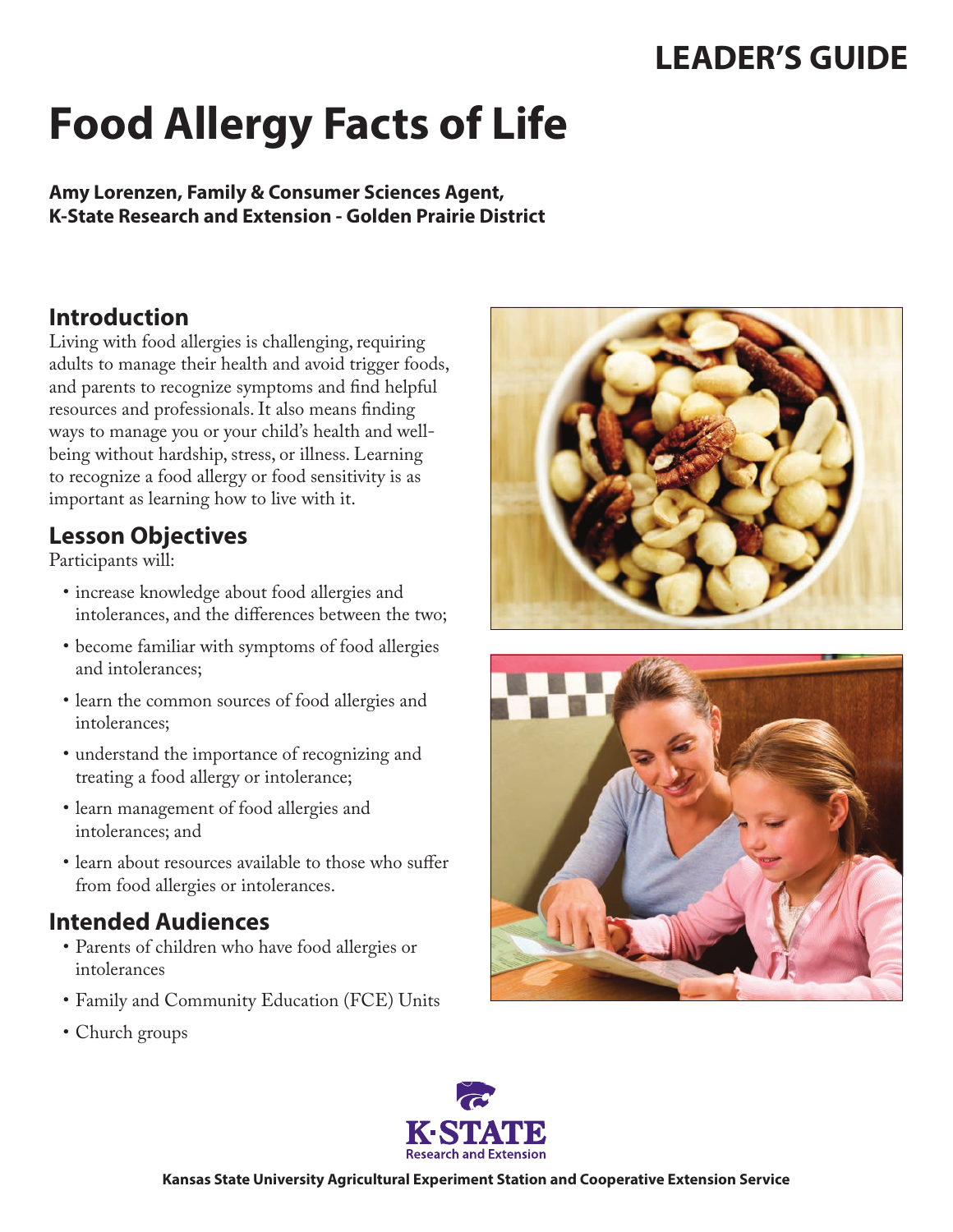- • Work groups and other community groups
- Day care and school personnel
- Senior citizen groups

#### **Before the Lesson**

- Review the leader's guide and fact sheet (MF3083) and the PowerPoint slideshow, if you plan to use it. (Download from the K-State Research and Extension Family and Consumer Science website, at *[www.ksre.ksu.edu/FCS/p.aspx?tabid=87](http://www.ksre.ksu.edu/FCS/p.aspx?tabid=87)*).
- • Obtain copies of fact sheet *Food Allergy Facts of Life*, MF3083 — for each participant.
- Make copies of the participant survey to use at the end of the lesson.
- • Review three or more of the websites listed under Reputable Resources.
- Gather materials or examples (downloaded from the website or listed in the supplemental materials) for each participant.
- Talk with someone who has a food allergy or intolerance to learn what living with the condition is like. Consider asking that person to come to your presentation and share his or her experiences.
- Review important terms.

#### **Important Terms**

**Allergen (al-ler-gen) —** a substance that's capable of producing an allergic reaction.

**Anaphylaxis (an-a-fil-lax-is) —** a serious, sometimes life-threatening, allergic reaction.

**Epinephrine (ep-i-nef-fren)** — a substance used to stop an anaphylactic reaction.

**Food allergy —** an immune system reaction that occurs soon after eating a certain food.

**Food Allergy Action Plan —** emergency care plan to be carried at all times.

**Food intolerance —** delayed response to a food that does not involve the immune system.

**Histamine (hiss-ta-mean) —** chemical released by antibodies that produces the itching or swelling associated with allergic reactions.

**Immunoglobulin (im-mu-no-glob-u-lin)**  antibodies that help fight infection in the body.



**IgE (eye-gee-ee) —** immune system antibodies found in the respiratory tract, intestines, skin, and other body organs.

**Medical history —** a review of past illnesses and issues.

**RAST, radioallergosorbent test (ray-de-o aller-go sorb-ent test) —** blood test used to diagnose presence of IgE antibodies.

**Skin prick test** — an allergy test that involves putting a small amount of allergen on a probe with a sharp tip and pricking the skin with it.

**Three R's — R**ecognize the symptoms, **R**eact quickly, and **R**eview what caused the reaction and how well the action plan worked.

#### **Introduction Suggestions**

If you or someone you know has a food allergy or food intolerance, invite them to the presentation to share their experience. This can help the audience identify with the issues involved with food allergies and help them understand how allergies affect lives. Allow time for discussion about the audience's own experiences with food allergies or intolerances.

## **Supplemental Materials**

Each participant should receive a copy of the supplemental materials. Take time to review some of the more common names for food allergens.

#### **PowerPoint**

Use of the PowerPoint presentation is highly recommended. Ask your county or district K-State Research and Extension office for use of a projector and computer if you do not have one available to you.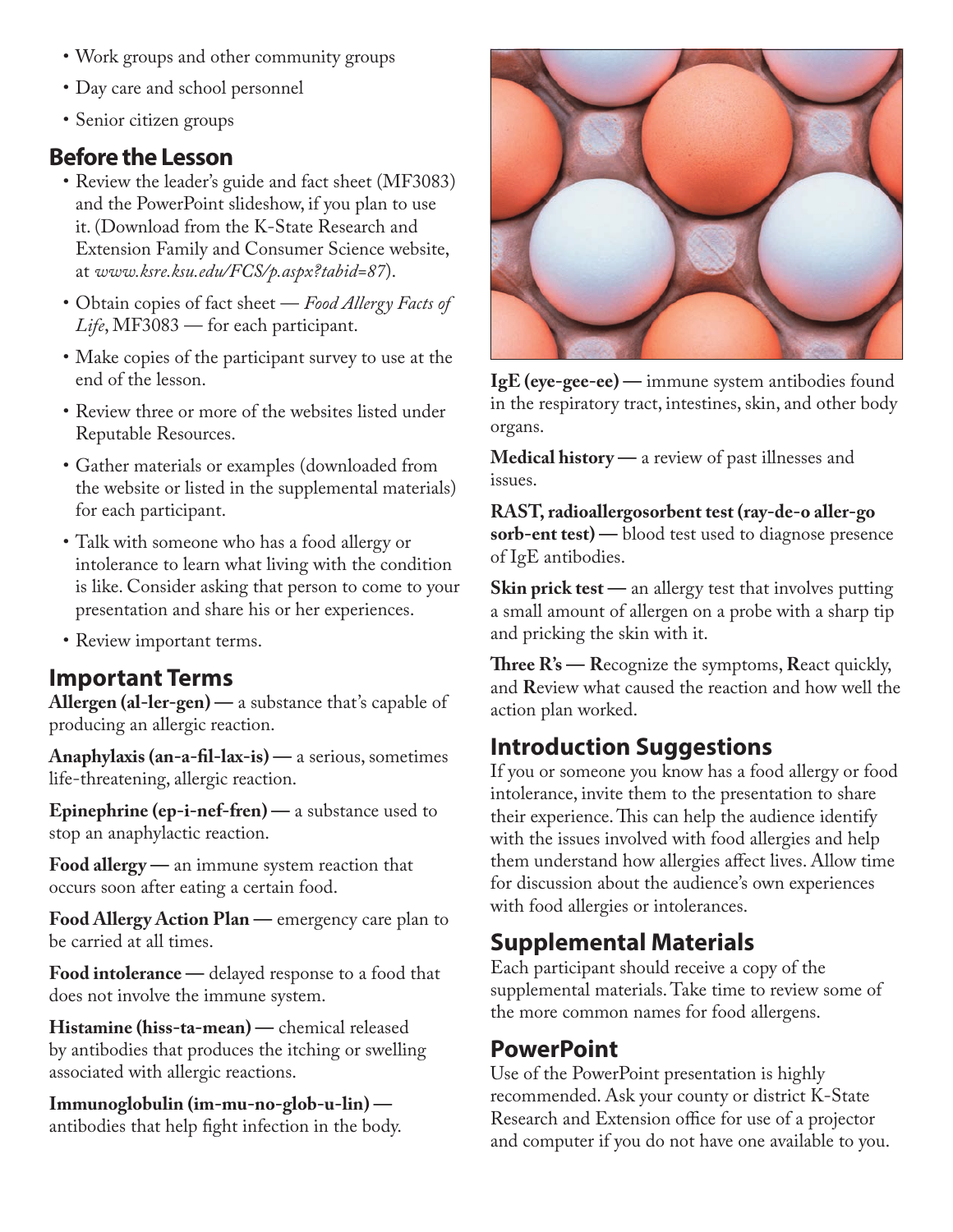## **Reputable Resources**

- The Food Allergy and Anaphylaxis Network. *www. foodallergy.org*. A great resource for learning all you can about food allergies.
- Kids with Food Allergies. *[kidswithfoodallergies.org](http://community.kidswithfoodallergies.org/pages/community)*. Site dedicated to children's food allergies. Has printable resources, recipes, online chat rooms, and activities.
- The American College of Asthma, Allergy and Immunology. *[www.acaai.org](http://www.acaai.org/)*. Site with information about food allergies, references to help you find an allergist, and more.
- National Institute of Allergy and Infectious Diseases. *[www.niaid.nih.gov/topics/foodallergy/Pages/default.aspx.](http://www.niaid.nih.gov/topics/foodallergy/Pages/default.aspx)* Website with information about food allergies, including frequently asked questions and more.
- *Food Allergies and Food Intolerance The Complete Guide to Their Identification and Treatment.* Jonathon Brostoff, M.D., Linda Gamlin, Healing Arts Press, 2000. ISBN: 13:978-089281875-4.
- *Food Allergies for Dummies.* Robert A. Wood, M.D. Wiley Publishing, 2007. ISBN: 978-0-470-09584-3.
- *Understanding and Managing Your Child's Food Allergies.*  Scott H. Sicherer, M.D., The Johns Hopkins University Press, 2006. ISBN: 13:978-0-8018-8492-4.

#### **Author**

Amy Lorenzen, Family & Consumer Sciences Agent, K-State Research and Extension - Golden Prairie District, *amyloren@ksu.edu*

#### **Reviewers**

Mary Meck Higgins, Associate Professor of Human Nutrition and K-State Research and Extension Human Nutrition Specialist, Kansas State University.

Tranda Watts, Multi-County Specialist, Nutrition, Food Safety and Health, K-State Research and Extension, Golden Prairie District and Twin Creeks District.